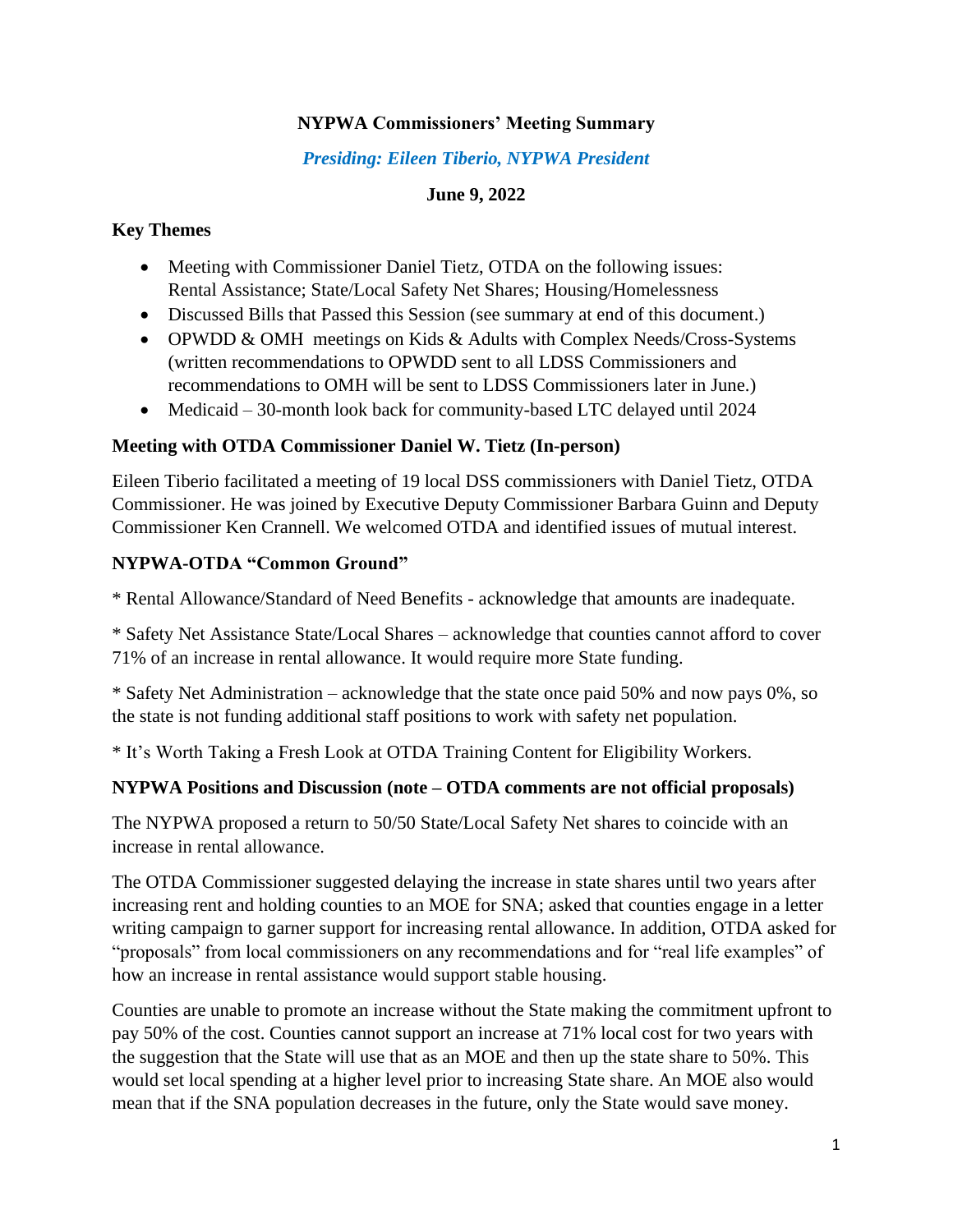Counties have experienced withdraws in state support for SNA, SNA administration, SNAP administration and other programs, so they are not in a position to promote increased spending without the state support upfront. In addition, while the MA cap is still in place, the large amount of local tax dollars spent on Medicaid take away from local dollars spent in other areas.

The Child Poverty Reduction Advisory Council will hold its first meeting this summer. The initial focus is expected to be on tax credits to lift families out of poverty. An increase in the rental allowance might have potential to be weaved into the poverty reduction agenda.

OTDA is taking a critical review of the Welfare Reform laws passed in NYS in 1997 and is interested in removing rules that they believe do not serve their purposes.

Local commissioners indicated that there are enough "sticks", but perhaps, OTDA could consider adding "carrots", such as, more incentives for people to pursue employment.

Commissioners discussed the housing stock and challenges in their counties. An increase in the rental allowance would not solve all the problems. A shelter can put an unwelcome public spotlight on the homeless population and rural areas can benefit from a scattered site approach with regional supports and services. Finding homes for people released from prison, sex offenders, those discharged from mental health units and dropped off in the DSS lobby from hospitals – can be very challenging. People using motels and shelters during code blue often refuse treatment and services and find somewhere to stay in warm weather and then return during code blue season.

The expectations for eligibility workers have increased but OTDA training has not expanded. It would help if OTDA training addressed dealing with difficult populations, homelessness, and mental illness. Examiners need to understand more than codes.

### **Kids and Adults with Complex Needs**

Our local commissioners' workgroup had a Webex call with OPWDD Commissioner Neifeld on May 4 and with OMH Commissioner Sullivan on June 1. Commissioner Neifeld offered to discuss what services are already available if that is needed. The dialogue was meaningful, but the urgency on a local level, with children in hospital emergency departments and adults with mental illness in shelters, is not felt the same way at a state level and local challenges keep increasing. Eileen Tiberio continues to collect data from districts on current cases.

### **Caseworker Training**

- In-person training is valued; but counties are having difficulty recruiting staff that are willing to be out of town so long due to their other responsibilities.
- Some counties are in crisis with many caseworker vacancies.
- Regional training provided more convenience for workers.
- Negative portrayal of caseworkers in the media, following a child fatality, misrepresents the role of the caseworker and makes it harder to recruit and retain staff.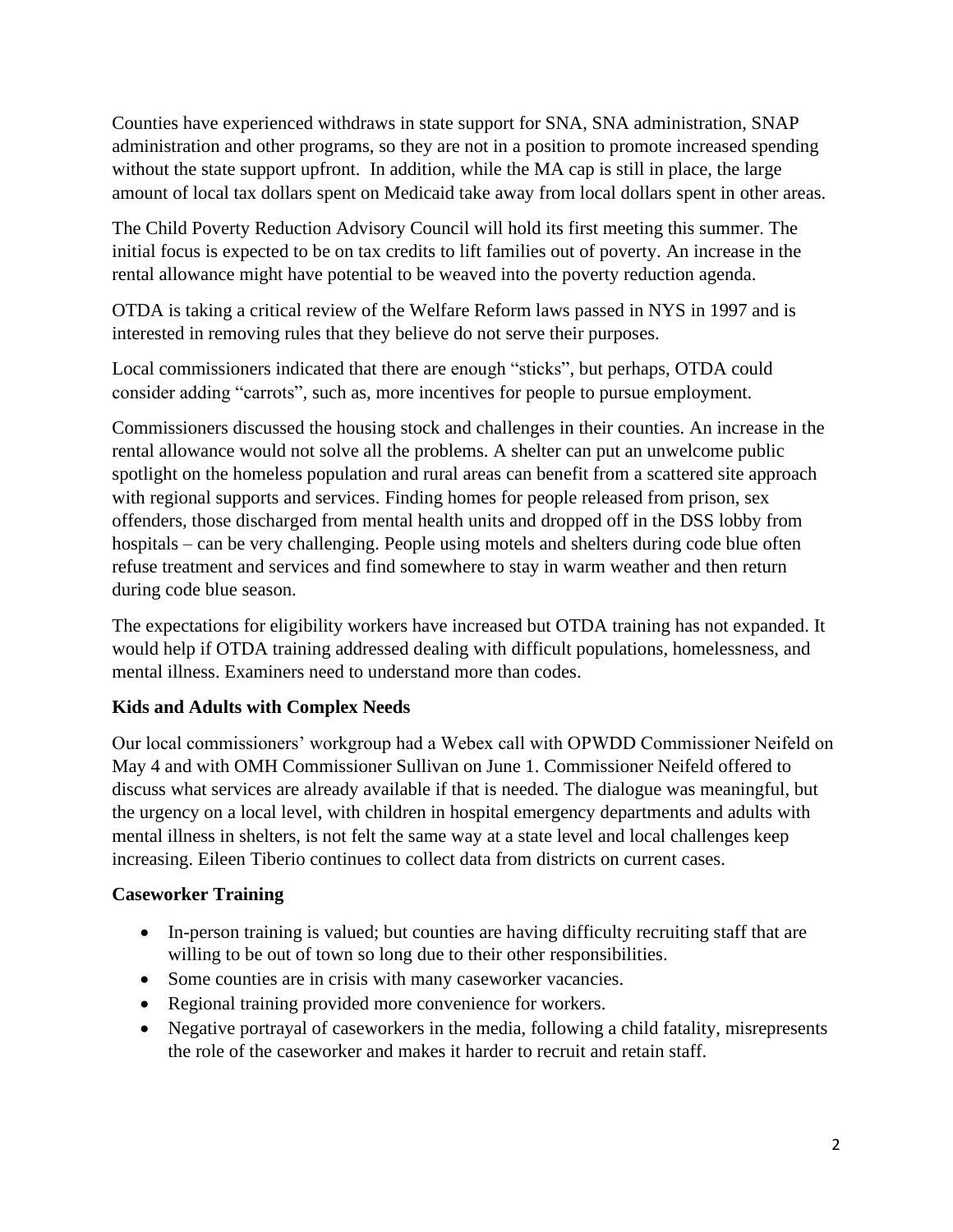## **Medicaid Update**

According to the State Health Department, the proposed 30-month look back for community based long term care services is still pending approval from CMS. There will be no trainings scheduled until the federal government gives approval to move forward with this proposal; it is still under review. Also, if the waiver is approved, implementation will most likely be delayed into 2024 at the earliest because of provisions in the FFCRA and Cares Act.

### **Summer Conference Commissioner Meetings, July 17-20, 2022, Saratoga Hilton Hotel**

We are featuring an exciting array of workshops with  $2/3$  sessions presented by local districts. We are currently seeking moderators for children's services, TA, and child support topics.

LDSS commissioners meetings will be held with OTDA Commissioner Tietz and OCFS Commissioner Poole on Monday, July 18.

On Wednesday, July 20, We will meet with Amir Bassiri, Interim State Medicaid Director, NYSDOH.

### **Commissioners on the Move**

- Randy Hall announced that this is his last meeting as Interim Commissioner. Mike McMahon (formerly Montgomery County DSS Commissioner) will be serving as Rensselaer County DSS Commissioner.
- Ellen Wayne announced that this is her last meeting as Wayne County DSS Commissioner. Lisa Graf is stepping into the role as of 6/24/22. Ellen has been spirited away by Catholic Charities to work in Florida. She has a "hammock AND a beverage with a little umbrella" ready for any commissioners who wants to visit. She adds "Thanks, all. You have been both an inspiration and a pleasure to work with!"

The Legislative Summary follows after this page.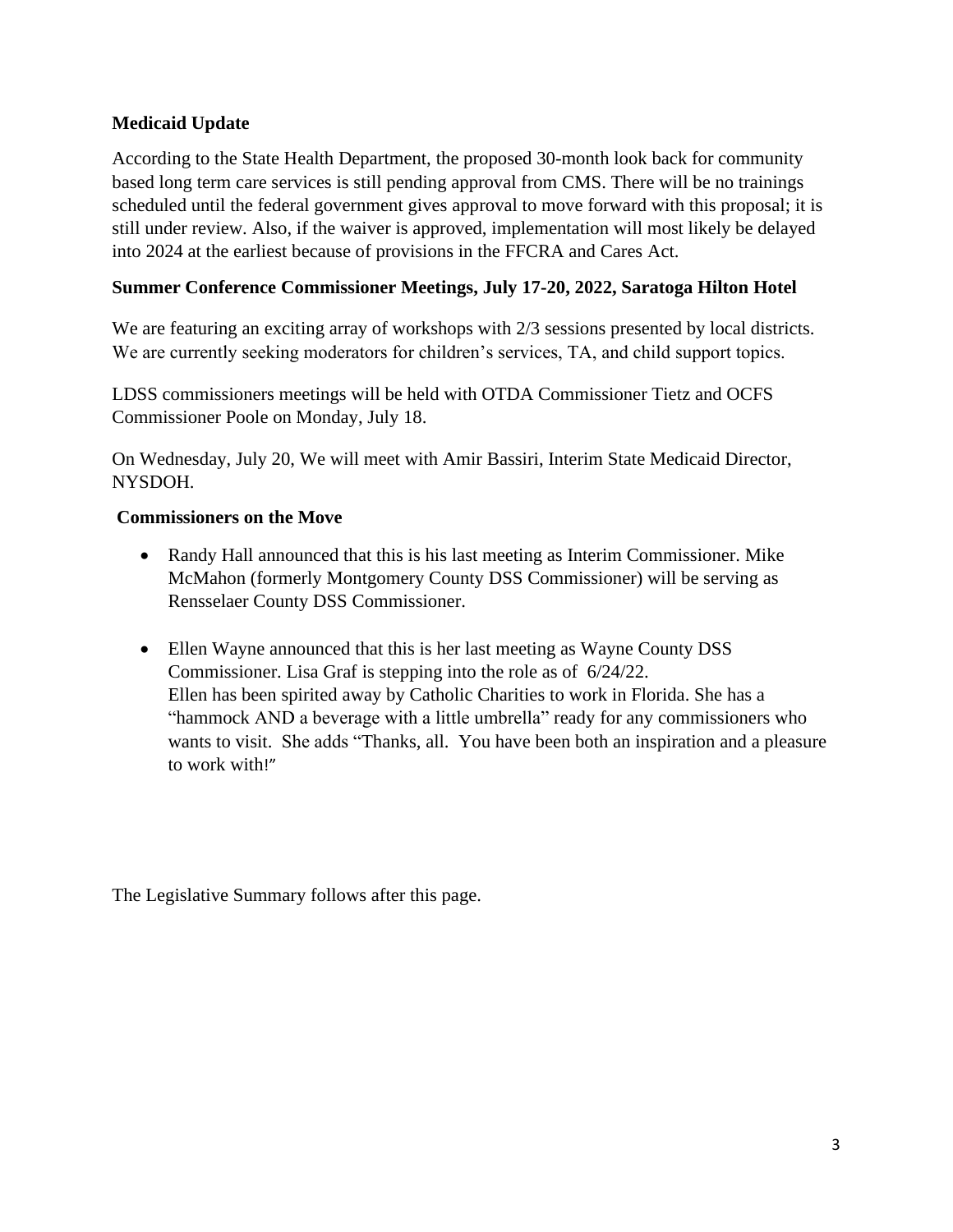# **First Look at 2022 Legislation**

Prepared by Mark Maves, Counsel to NYPWA

June 9, 2022

### **[\(A.2549](https://nyassembly.gov/leg/?default_fld=&leg_video=&bn=A02549&term=2021&Summary=Y&Actions=Y&Memo=Y&Text=Y)[/S.9106\)](https://www.nysenate.gov/legislation/bills/2021/s9106) Home Services as Part of Employability Assessments**

EFFECTIVE DATE: If signed, this act shall take effect immediately.

Amends the Social Services Law sections related to employability assessments to include making assessment for home services part of that assessment, as well as including participation in home services counting as certain work activities.

*This bill sets the assumption that evidence-based home visiting services are available to any family on TA who requests these services. Are these services available in your county? If not, what would need to happen to make them available? What are the implications of having home visiting services count as work activities? Do you view it as a position action to prevent out of home placement or as an action that will keep families on the TA caseload longer or both?*

### **[\(A.2375-C](https://nyassembly.gov/leg/?default_fld=&leg_video=&bn=A02375&term=2021&Summary=Y&Actions=Y&Memo=Y)[/S.6385-B\)](https://www.nysenate.gov/legislation/bills/2021/s6385/amendment/b) Qualifications for Court Ordered Forensic Evaluators**

EFFECTIVE DATE: 180 days after it shall become law; provided, however, that effective immediately: the addition, amendment and/or repeal of any rule or regulation necessary for the implementation of this act by the chief administrator of the courts, with the approval of the administrative board of the courts, on its effective date are authorized to be made and completed on or before such effective date.

Amends the Domestic Relations Law and Executive Law to require child custody forensic evaluators that are appointed by the court to evaluate and investigate parties in a proceeding involving child custody and visitation to: (1) be a psychologist, social worker or psychiatrist, and (2) undergo biennial domestic violence-related training, also established by this bill, in order qualify for such appointment.

*Will this affect the use of forensic evaluators by LDSS's? Although the requirements pertain to court-appointed evaluators, I can see objections to the use of evaluators in other contexts where the evaluator does not meet the qualifications under this law.*

*Also, does this already exist, and if not, would this training be developed and the evaluators trained within the 180-day timeframe?*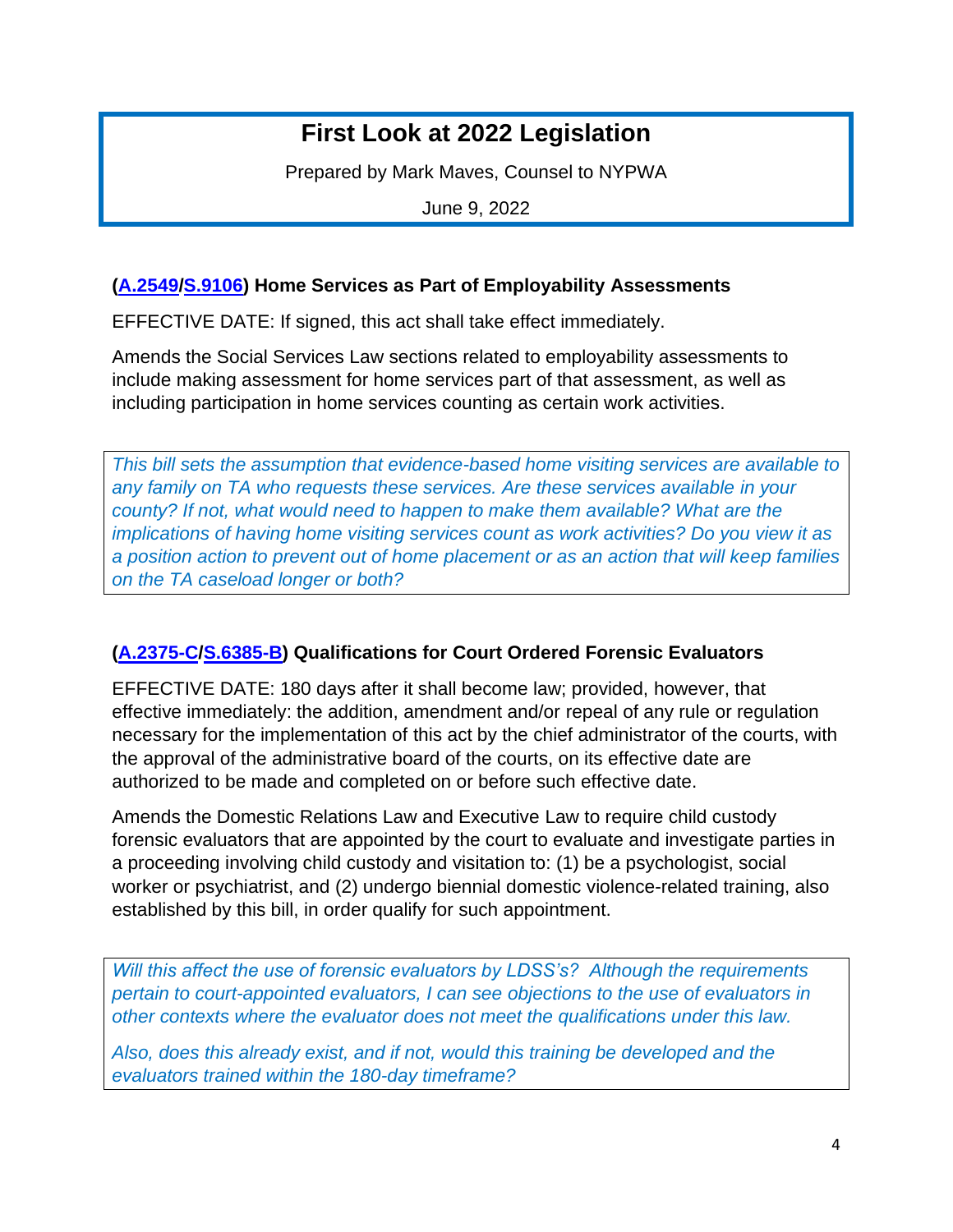## **[\(A.81](https://nyassembly.gov/leg/?default_fld=&leg_video=&bn=A00081&term=2021&Summary=Y&Actions=Y&Memo=Y&Text=Y)[/S.5628\)](https://www.nysenate.gov/legislation/bills/2021/s5628) Foster Youth Criminal History Checks**

EFFECTIVE DATE: If signed, this act shall take effect immediately.

Provides that a foster youth who has obtained age 18 shall not be required to receive a criminal history record check unless the youth's foster or adoptive parent or guardian is being certified to care for an additional foster youth who is under age 18.

The amendment also requires that when a foster parent is applying for a renewal of certification or approval as a foster parent, that anyone over the age of 18 living in the home where a now foster youth under the age of 18 is entering must be notified of the requirements for the criminal background check of no later than 30 days before the approval of such placement.

*Does the timing language above make sense? Who makes the notification that will be required by the amendment?*

## **[\(A.9080-A](https://nyassembly.gov/leg/?default_fld=%0D%0A&leg_video=&bn=A09080&term=2021&Summary=Y&Actions=Y&Memo=Y&Text=Y)[/S.8046-A\)](https://www.nysenate.gov/legislation/bills/2021/s8046) A Study of the Number of Children in Foster Care with a Developmental Disability.**

EFFECTIVE DATE: If signed, this act shall take effect immediately.

This bill requires that OCFS, in consultation with OPWDD, conduct a study of the number of children in foster care who have a developmental disability. The study is to include, but not be limited to, assessing the demographics of the children in foster care with a developmental disability, including, but not limited to, their county of residence, age, race and gender identity, and determining whether the placement of such individuals in foster care was voluntary or court ordered; evaluating the current guidelines and regulations used to oversee the placement and treatment of children with a developmental disability; and analyzing the extent to which such age-appropriate children are prepared for a transition from foster care to an independent living situation.

Issues for LDSS: The bill also gives OCFS and OPWDD authority to require from any other agency any information that they might find useful in completing this study.

Note: The bill does not include any specific requirement that the study include information about cases where a DD child would not have entered foster care but for the lack of available resources that would have appropriately served the child without foster care placement.

**[\(A.9664](https://nyassembly.gov/leg/?default_fld=%0D%0A&leg_video=&bn=A09664&term=2021&Summary=Y&Actions=Y&Memo=Y&Text=Y)[/S.8677\)](https://www.nysenate.gov/legislation/bills/2021/s8677) Child Advocacy Center Access to Info Contained in the SCR**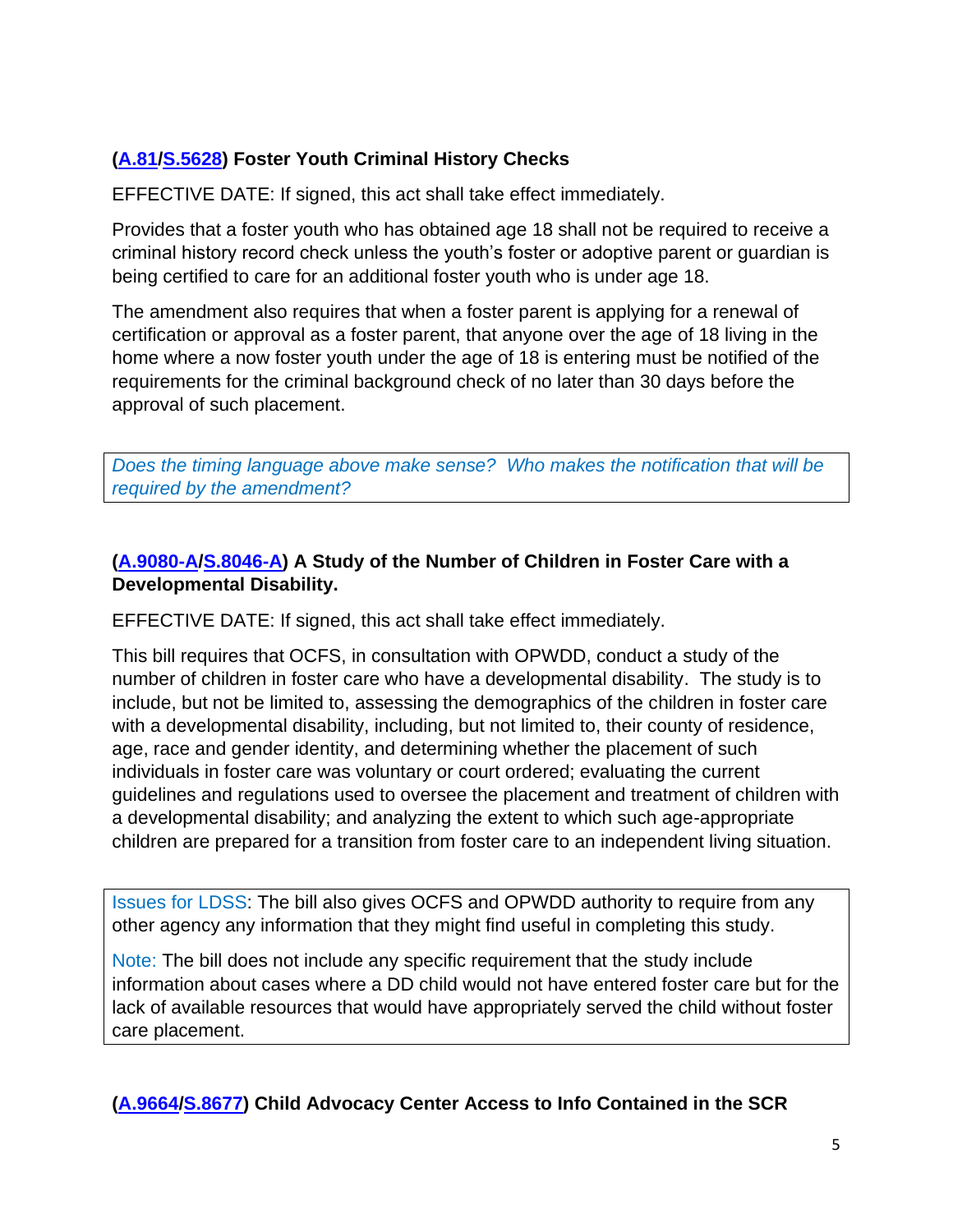EFFECTIVE DATE: If signed, this act shall take effect immediately.

This bill expands the definition of provider in SSL §424-a to include certain child advocacy centers for the purposes of access to information contained in the Statewide Central Register (SCR) of child abuse and maltreatment, for the purpose of vetting personnel who have regular and substantial contact with children.

## **[\(A.4908](https://nyassembly.gov/leg/?default_fld=&leg_video=&bn=A04908&term=2021&Summary=Y&Actions=Y&Memo=Y&Text=Y)[/S.8320\)](https://www.nysenate.gov/legislation/bills/2021/s8320) Task Force to Identify Evidence-Based & Evidence-Informed Solutions to Reduce Exposure to ACEs**

EFFECTIVE DATE: If signed, this act shall take effect immediately.

Establishes a task force to identify evidence-based and evidence-informed solutions to reduce children's exposure to adverse childhood experiences (ACEs). A report is due within two years of the effective date. All State and political subdivision agencies are required to comply with the task force.

## **[\(A.7347](https://nyassembly.gov/leg/?default_fld=%0D%0A&leg_video=&bn=A7347&term=2021&Summary=Y&Actions=Y&Memo=Y&Text=Y)[/S.6389\)](https://www.nysenate.gov/legislation/bills/2021/s6389) Rights of Non-Marital Parents in Adoption, Surrender, and Termination of Parental Rights Proceedings in Family Court & Surrogate's Court**

EFFECTIVE DATE: If signed, this act shall take effect immediately.

This bill amends DRL 111 and SSL 384-b to provide full parental rights to fathers of children in foster care who have been adjudicated or are in the process of being adjudicated a parent, have executed an unrevoked acknowledgement of parentage, or have filed an unrevoked notice of intent to claim parentage. In effect, TPRs, as opposed to notice, will be required in cases involving the above parents.

This legislation broadens the definition of "consent" fathers in cases of "public" adoptions, so that fathers who have been legally adjudicated to be the parent of the child or have timely executed a formal acknowledgment of parentage have full parental rights. This law does not affect "private" adoptions in any way. Rather, it applies only to adoptions that occur after a child has been involuntarily separated from their family by the state, and the state seeks to take the step of severing the parent-child relationship for an unmarried father. LDSS will now be required to terminate such an unmarried father's parental rights in appropriate cases on the grounds of abandonment, permanent neglect, mental illness, intellectual disability, and severe and repeated abuse, just as it would in the case of a mother or married father who failed to meet those obligations.

*The effect on LDSS will that they will be more likely to have to file TPR's in these cases.*

**[\(A.6266-A](https://nyassembly.gov/leg/?default_fld=%0D%0A&leg_video=&bn=A06266&term=2021&Summary=Y&Actions=Y&Memo=Y&Text=Y)[/S.2586-A\)](https://www.nysenate.gov/legislation/bills/2021/s2586) Child Support – LDSS to Take No Action When an Applicant/Recipient Establishes 'Good Cause' to Refuse to Cooperate**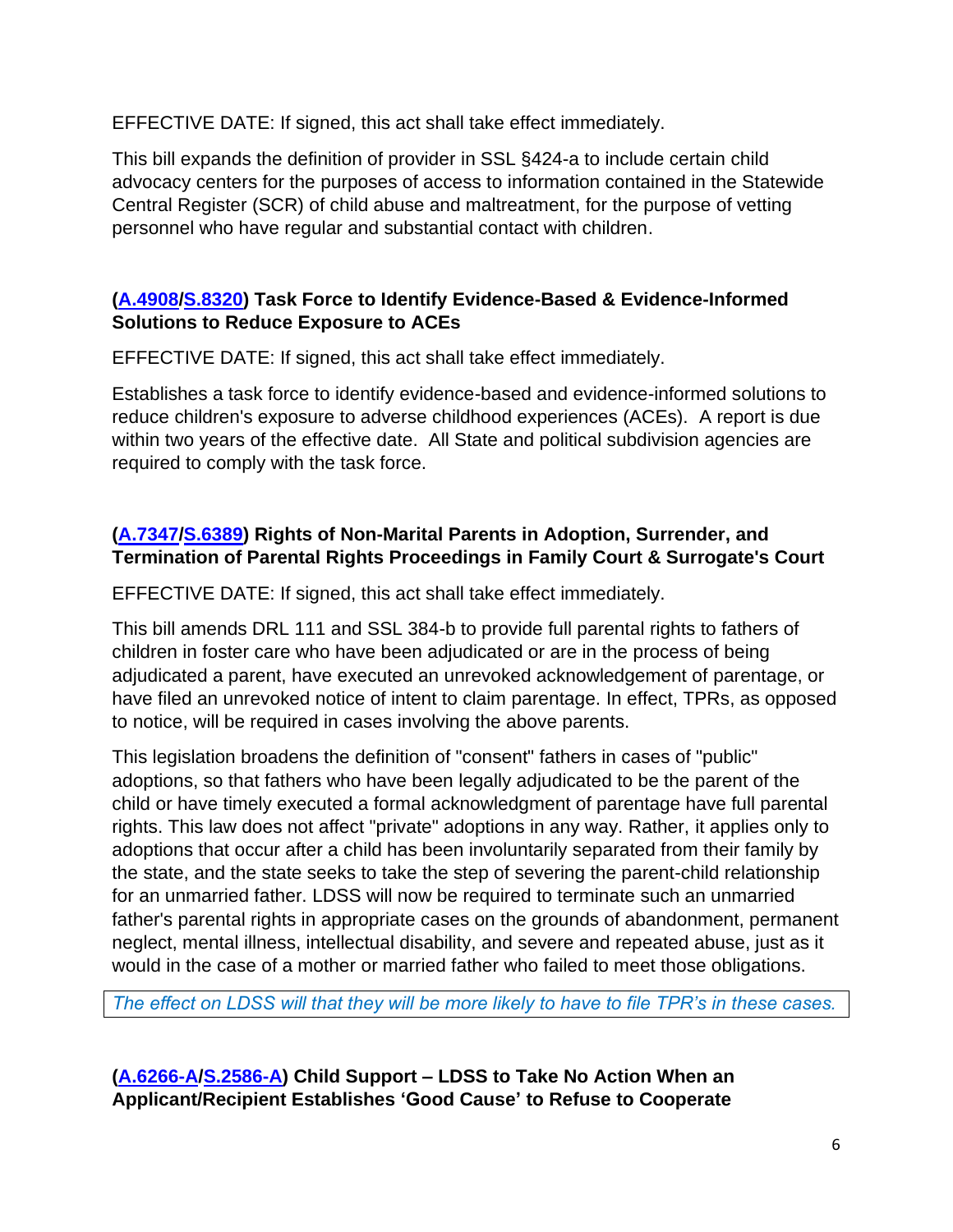EFFECTIVE DATE: If signed, this act shall take effect immediately.

Directs social services districts to take no action to establish paternity or a child support order when the applicant or recipient has established good cause to refuse to cooperate.

The justification for this legislation is that it will protect children in that most of these cases involve kinship care, where the kin have applied for AFDC for the child(ren) who been left with them, and the local district's pursuit of child support will cause the parent to then take the child back from the kin, placing the child(ren) in danger.

*It is not clear that this legislation only applies to the above situations or how stringent the investigation of the "good cause" reasons is.*

## **[\(A.2263](https://nyassembly.gov/leg/?default_fld=%0D%0A&leg_video=&bn=A02263&term=2021&Summary=Y&Actions=Y&Memo=Y&Text=Y)[/S.813\)](https://www.nysenate.gov/legislation/bills/2021/s813) Raises the Maximum Age a Homeless Youth Who Entered a Transitional Independent Living Program Can Continue to Receive Shelter Services from 21 to 24**

EFFECTIVE DATE: If signed, this act shall take effect immediately.

Relates to the maximum age at which a homeless youth who entered a transitional independent living program can continue to receive shelter services; raises the age from 21 to 24.

## **[\(A.9090-A](https://nyassembly.gov/leg/?default_fld=%0D%0A&leg_video=&bn=A9090&term=2021&Summary=Y&Actions=Y&Memo=Y&Text=Y)[/S.8231-A\)](https://www.nysenate.gov/legislation/bills/2021/s8231/amendment/a) OCFS to Submit Annual Report on Juvenile Recidivism & Cost of Juvenile Incarceration**

EFFECTIVE DATE: If signed, this act shall take effect immediately.

Adds a new section 501-i to the Executive Law requiring an annual report from OCFS to the Legislature about the juvenile, youthful and adolescent offender recidivism rate, the sentences imposed, the annual costs of incarceration and pre-trial detention, and the age and race of incarcerated youth, socioeconomic status, and the duration of time that youth are held pre-trial. The report is also required to be posted to the OCFS website no later than February 1<sup>st</sup> of each year.